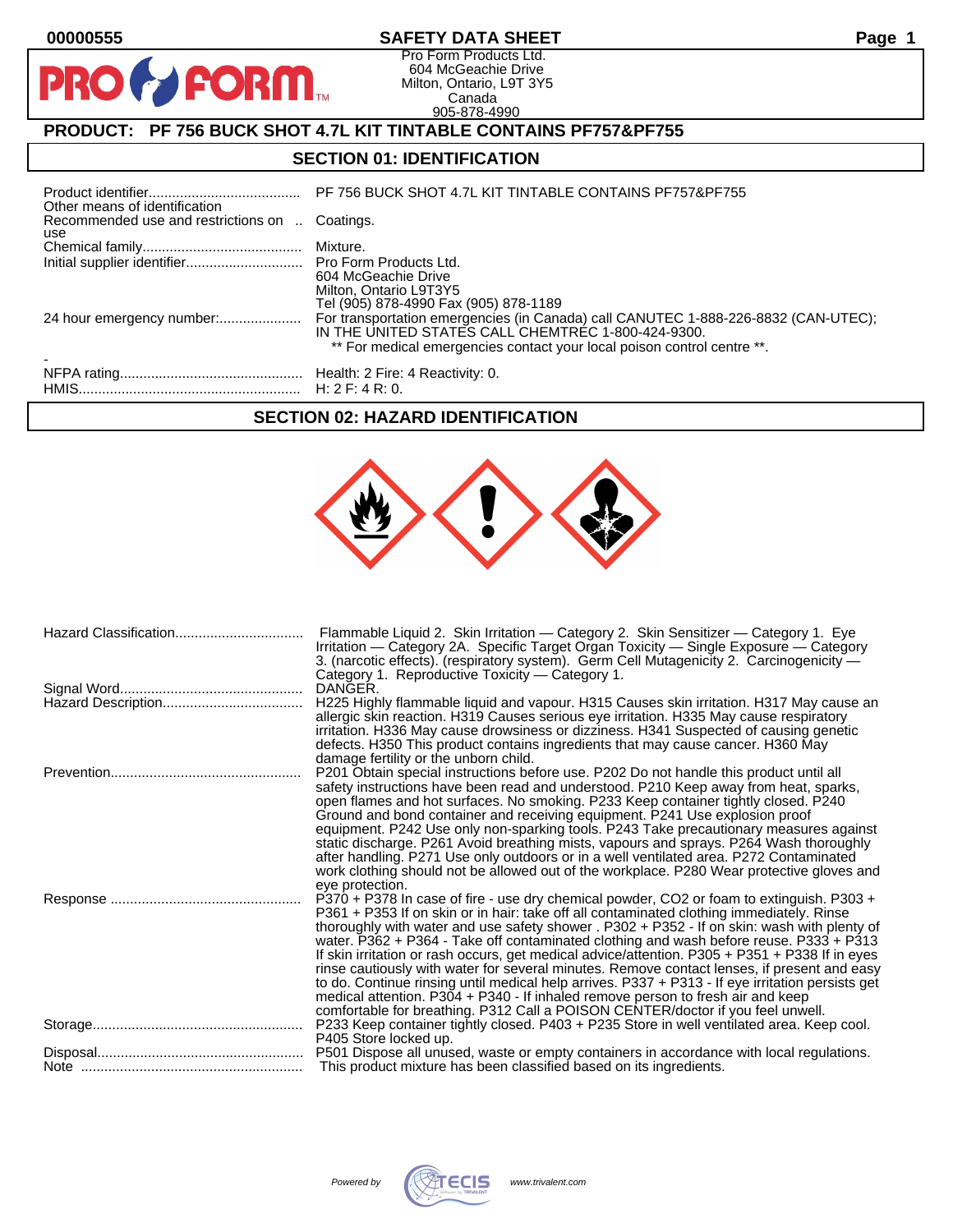## **SECTION 03: COMPOSITION / INFORMATION ON INGREDIENTS**

| CHEMICAL NAME AND SYNONYMS                         | CAS#           | WT. %       |
|----------------------------------------------------|----------------|-------------|
| Acetone                                            | 67-64-1        | $7 - 13$    |
| 4-Chlorobenzotrifluoride                           | 98-56-6        | $5 - 10$    |
| tert-Butyl acetate                                 | 540-88-5       | $5 - 10$    |
| <b>Butyl Acetate</b>                               | 123-86-4       | $5 - 10$    |
| Xylene                                             | 1330-20-7      | $1 - 5$     |
| Solvent Naphtha, Light Aromatics                   | 64742-95-6     | $1 - 5$     |
| Ethylbenzene                                       | $100 - 41 - 4$ | $0.5 - 1.5$ |
| Dibutyltin Bis (Acetylacetonate)                   | 22673-19-4     | $0.1 - 1$   |
| Bis (1,2,2,6,6- Pentamethyl-4- Piperidyl) Sebacate | 41556-26-7     | $0.1 - 1$   |
| <b>Crystalline Silica</b>                          | 14808-60-7     | $0.1 - 1$   |

<<The actual concentration(s) withheld as a trade secret>> .

## **SECTION 04: FIRST-AID MEASURES**

| Inhalation               | If inhaled, remove to fresh air. If not breathing, give artificial respiration. If breathing is<br>difficult, give oxygen, obtain medical attention.<br>If ingestion is suspected, contact physician or poison control center immediately. Do not<br>induce vomiting. If spontaneous vomiting occurs have victim lean forward with head down<br>to prevent aspiration of fluid into the lungs. Never give anything by mouth to an                                                                                                                                                              |
|--------------------------|------------------------------------------------------------------------------------------------------------------------------------------------------------------------------------------------------------------------------------------------------------------------------------------------------------------------------------------------------------------------------------------------------------------------------------------------------------------------------------------------------------------------------------------------------------------------------------------------|
|                          | unconscious person.<br>Remove all contaminated clothing and immediately wash the exposed areas with copious amounts of water for a minimum of 30 minutes or up to 60 minutes for critical body areas. If<br>irritation persists, seek medical attention.                                                                                                                                                                                                                                                                                                                                       |
|                          | In case of contact, immediately flush eyes, keeping eyelids open, with plenty of water for at<br>least 15 minutes. Check for and remove any contact lenses, if safe and easy to do so.<br>Obtain medical attention.                                                                                                                                                                                                                                                                                                                                                                            |
| whether acute or delayed | Most important symptoms and effects,  Harmful if swallowed, in contact with skin or if inhaled. Can cause skin sensitization.<br>Causes skin irritation. Causes serious eye irritation. Symptoms may include stinging,<br>tearing, redness, swelling, and blurred vision. Direct contact with eyes may cause<br>temporary irritation. This product contains ingredients that are suspected of damaging<br>fertility or the unborn child. May cause genetic defects. This product contains ingredients<br>that may cause cancer. Vapors have a narcotic effect and may cause headache, fatigue, |
|                          | dizziness and nausea. High vapour concentrations may be irritating to the respiratory tract.<br>Treat victims symptomatically. In the event of an incident involving this product ensure that<br>medical authorities are provided a copy of this safety data sheet.                                                                                                                                                                                                                                                                                                                            |

## **SECTION 05: FIRE-FIGHTING MEASURES**

media<br>Specific hazards arising from the .............

any hazardous combustion products

Suitable and unsuitable extinguishing ..... "Alcohol" foam, CO2, dry chemical. Do not use water in a jet.

Specific hazards arising from the ............. Thermal decomposition products are toxic. May include:. Oxides of carbon (CO, CO2). Hydrocarbon fumes and smoke. Under hot acidic conditions:. Isobutylene. Acetic acid.

Special protective equipment and ............. Acetone is a highly flammable liquid. It is easily ignited in the presence of heat, an ignition precautions for fire-fighters<br>precautions for fire-fighters source such as a na source such as a naked flame or a spark (including electrostatic discharge). Aqueous solutions of acetone can also ignite. Acetone vapors are heavier than air and can travel a long distance to an ignition source and cause flashback. Firefighter should be equipped with self-contained breathing apparatus and full protective clothing to protect against potentially toxic and irritating fumes. Solvent vapours may be heavier than air and may build up and travel along the ground to an ignition source, which may result in a flash back to the source of the vapours. Cool fire-exposed containers with cold water spray. Heat will cause pressure buildup and may cause explosive rupture.

## **SECTION 06: ACCIDENTAL RELEASE MEASURES**

Personal precautions, protective ............ Extremely flammable liquid. No action shall be taken involving any personal risk or without equipment and emergency procedures suitable training. Take precautions against static discharge. Use non-sparking tools and equipment to pick up the spilled material. Equipment should be grounded. Isolate area and keep unauthorized people away. Do not walk through spilled material. Wear recommended protective equipment. Ventilate. Open windows and doors to allow air circulation. Dike area to prevent spreading. The use of absorbent socks or spill pillows may be required. Stop leak if safe to do so. Prevent runoff into drains, sewers, and other waterways.

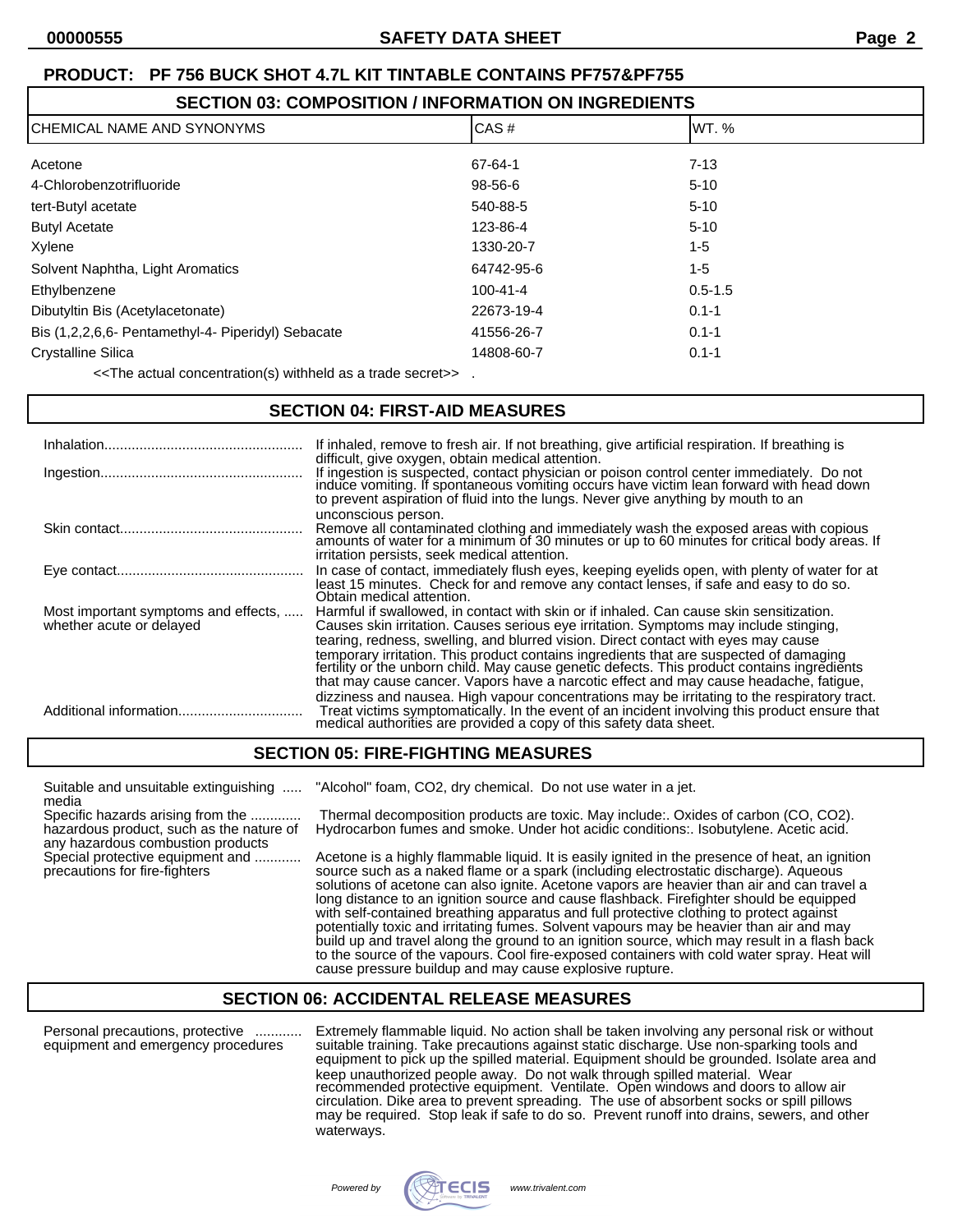## **SECTION 06: ACCIDENTAL RELEASE MEASURES**

| Methods and materials for containment<br>and cleaning up | FLAMMABLE. Ventilate. Eliminate all sources of ignition. Avoid all personal contact.<br>Contain the spill. Prevent runoff into drains, sewers, and other waterways. Absorb with an<br>inert dry material and place in an appropriate waste container. Spilled material and water<br>rinses are classified as chemical waste, and must be disposed of in accordance with<br>current local, provincial, state, and federal regulations. |  |
|----------------------------------------------------------|---------------------------------------------------------------------------------------------------------------------------------------------------------------------------------------------------------------------------------------------------------------------------------------------------------------------------------------------------------------------------------------------------------------------------------------|--|
| <b>SECTION 07: HANDLING AND STORAGE</b>                  |                                                                                                                                                                                                                                                                                                                                                                                                                                       |  |
| Precautions for safe handling                            | Keep away from heat, sparks, and open flame. Ground handling equipment. Always adopt<br>precautionary measures against build-up of static which may arise from appliances.<br>handling and the containers in which product is packed. Avoid all skin contact and ventilate                                                                                                                                                            |  |

or mist. Handle and open container with care. Employees should wash hands and face before eating or drinking. Conditions for safe storage, including any Keep away from heat, sparks, and open flames. Keep container closed when not in use. Conditions for safe storage, including any Keep away from heat, sparks, and open flames. Keep container closed when not in use.<br>Store away from oxidizing and reducing materials. Store away from sunlight. Attacks some types of rubber, plastics and coatings.

adequately, otherwise wear an appropriate breathing apparatus. Avoid breathing vapours

### **SECTION 08: EXPOSURE CONTROLS / PERSONAL PROTECTION**

| <b>INGREDIENTS</b>                                       | TWA                           | <b>ACGIH TLV</b><br><b>STEL</b>                                                                                                                                                                                                                                                                                                                                                                                                                                                                                      | PEL                         | <b>OSHA PEL</b><br><b>STEL</b> | <b>NIOSH</b><br><b>REL</b> |
|----------------------------------------------------------|-------------------------------|----------------------------------------------------------------------------------------------------------------------------------------------------------------------------------------------------------------------------------------------------------------------------------------------------------------------------------------------------------------------------------------------------------------------------------------------------------------------------------------------------------------------|-----------------------------|--------------------------------|----------------------------|
| Acetone                                                  | 250 ppm TLV                   | 500 ppm<br>CA ON: 500ppm (TWA); 750ppm (STEL)                                                                                                                                                                                                                                                                                                                                                                                                                                                                        | 1,000 ppm                   | Not established                | 250 ppm                    |
| 4-Chlorobenzotrifluoride                                 | Not established               | Not established                                                                                                                                                                                                                                                                                                                                                                                                                                                                                                      | Not established             | Not established                | Not established            |
| tert-Butyl acetate                                       | 200 ppm                       | Not established<br>CA ON: 50ppm (TWA), 150ppm (STEL)                                                                                                                                                                                                                                                                                                                                                                                                                                                                 | $200$ ppm                   | Not established                | $200$ ppm                  |
| <b>Butyl Acetate</b>                                     | 150 ppm                       | 200 ppm                                                                                                                                                                                                                                                                                                                                                                                                                                                                                                              | $150$ ppm                   | 200 ppm vacated                | 150 ppm - STEL 200<br>ppm  |
|                                                          |                               | CA ON: 50ppm (TWA), 150 ppm (STEL)                                                                                                                                                                                                                                                                                                                                                                                                                                                                                   |                             |                                |                            |
| Xylene                                                   | 50 ppm                        | $150$ ppm                                                                                                                                                                                                                                                                                                                                                                                                                                                                                                            | 100 ppm TWA                 | Not established                | Not established            |
|                                                          |                               | CA ON: 100ppm (TWA); 150ppm (STEL)                                                                                                                                                                                                                                                                                                                                                                                                                                                                                   |                             |                                |                            |
| Solvent Naphtha, Light<br>Aromatics                      | Not established               | Not established                                                                                                                                                                                                                                                                                                                                                                                                                                                                                                      | 500 ppm (2000<br>mg/m3) TWA | Not established                | 350 mg/m3 TWA              |
| Ethylbenzene                                             | $100$ ppm                     | $125$ ppm                                                                                                                                                                                                                                                                                                                                                                                                                                                                                                            | $100$ ppm                   | Not established                | 100 ppm / STEL 125<br>ppm  |
|                                                          | CA ON: 20ppm (TWA)            |                                                                                                                                                                                                                                                                                                                                                                                                                                                                                                                      |                             |                                |                            |
| Dibutyltin Bis<br>(Acetylacetonate)                      | Not established               | Not established                                                                                                                                                                                                                                                                                                                                                                                                                                                                                                      | Not established             | Not established                | Not established            |
| Bis (1,2,2,6,6-<br>Pentamethyl-4- Piperidyl)<br>Sebacate | Not established               | Not established                                                                                                                                                                                                                                                                                                                                                                                                                                                                                                      | Not established             | Not established                | Not established            |
| Crystalline Silica                                       | $0.025$ mg/m $3$              | Not established                                                                                                                                                                                                                                                                                                                                                                                                                                                                                                      | $0.1$ mg/m $3$ TWA          | Not established                | $0.05$ mg/m $3$            |
|                                                          | CA ON: 0.025 mg/m3 Respirable |                                                                                                                                                                                                                                                                                                                                                                                                                                                                                                                      |                             |                                |                            |
| Appropriate engineering controls                         |                               | Provide natural or mechanical ventilation to control exposure levels below airborne<br>exposure limits. Local mechanical exhaust ventilation should be used at sources of air<br>contamination, such as open process equipment, or during purging operations, to capture gases and fumes that may be emitted. Standard reference sources regarding industrial<br>ventilation (ie. ACGIH industrial ventilation) should be consulted for guidance about<br>adequate ventilation. Explosion-proof exhaust ventilation. |                             |                                |                            |
|                                                          |                               | Chemical safety goggles. Chemical safety goggles and full faceshield if splash hazard<br>exists.                                                                                                                                                                                                                                                                                                                                                                                                                     |                             |                                |                            |
|                                                          |                               | Wear skin protection equipment. The selection of skin protection equipment depends on<br>the nature of the work to be performed. In the case of mixtures, consisting of several<br>substances, the protection time of the gloves cannot be accurately estimated. Contact<br>glove supplier for recommendations.                                                                                                                                                                                                      |                             |                                |                            |
|                                                          |                               | Wear adequate protective clothes.<br>Safety boots per local regulations.                                                                                                                                                                                                                                                                                                                                                                                                                                             |                             |                                |                            |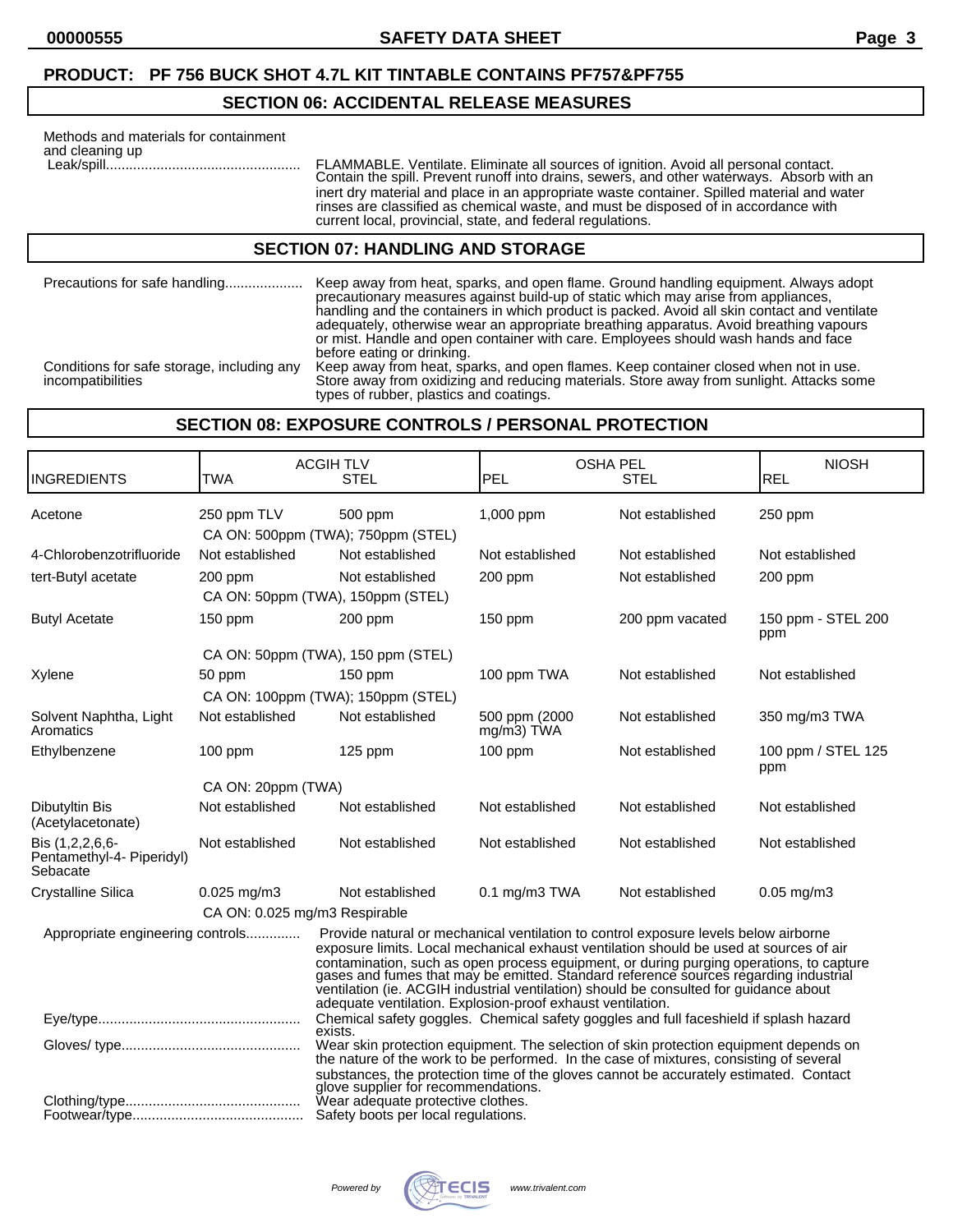## **SECTION 08: EXPOSURE CONTROLS / PERSONAL PROTECTION**

|            | Local exhaust ventilation is recommended. Wear an appropriate, properly fitted respirator                                                                                                                                         |
|------------|-----------------------------------------------------------------------------------------------------------------------------------------------------------------------------------------------------------------------------------|
| Other/type | when contaminant levels exceed the recommended exposure limits.<br>Emergency showers and eye wash stations should be available. Employees should wash<br>their hands and face before eating, drinking, or using tobacco products. |

### **SECTION 09: PHYSICAL AND CHEMICAL PROPERTIES**

## **SECTION 10: STABILITY AND REACTIVITY**

| Conditions to avoid, including static | Product is stable; hazardous polymerization will not occur.<br>Stable at normal temperatures and pressures.<br>Possibility of hazardous reactions Will not occur under normal temperature and pressure.<br>Avoid heat, spark, open flames. Electrostatic charge.                |
|---------------------------------------|---------------------------------------------------------------------------------------------------------------------------------------------------------------------------------------------------------------------------------------------------------------------------------|
|                                       | Strong oxidizing agents. Reducing agents. Ammonia. Aldehydes. Acids. Alkalies. Nitrates.<br>Plastics. Acetone may ignite or react violently with strong oxidizing agents, such as<br>chromic acid, chromium trioxide, chromyl chloride, hot nitric acid, potassium permanganate |
| Hazardous decomposition products      | (in an alkaline medium), or peroxides.<br>No hazardous decomposition products when stored and handled correctly. See<br>hazardous combustion products section 5.                                                                                                                |

## **SECTION 11: TOXICOLOGICAL INFORMATION**

| <b>INGREDIENTS</b>                                 | <b>LC50</b>                                                                   | LD50                                                       |
|----------------------------------------------------|-------------------------------------------------------------------------------|------------------------------------------------------------|
| Acetone                                            | 50,100 mg/m3 8 hours, rat                                                     | 5,800 mg/kg (rat oral)                                     |
| 4-Chlorobenzotrifluoride                           | 4479 ppm                                                                      | $>6,800$ mg/kg (rat oral);<br>>2,700 mg/kg (rabbit dermal) |
| tert-Butyl acetate                                 | $>2,230$ mg/m3 4 hours rat                                                    | 4,100 mg/kg (rat, oral);<br>>2,000 mg/kg (rabbit, dermal)  |
| <b>Butyl Acetate</b>                               | 390 ppm (4 hr)                                                                | 10768 mg/kg oral rat 17600 mg/kg<br>dermal rabbit          |
| Xylene                                             | 6350 ppm 4 hours rat                                                          | >3523 mg/kg rat oral                                       |
| Solvent Naphtha, Light Aromatics                   | 5.2 mg/L 4 hours, rat 3400 ppm 4 > 5,000 mg/kg rat oral > 2,000<br>hours, rat | mg/kg rabbit dermal                                        |
| Ethylbenzene                                       | No data                                                                       | 3,500 mg/kg rat oral<br>17,800 mg/kg rabbit dermal         |
| Dibutyltin Bis (Acetylacetonate)                   | Not Available                                                                 | 1864 mg/kg (oral, rat)                                     |
| Bis (1,2,2,6,6- Pentamethyl-4- Piperidyl) Sebacate | Not Available                                                                 | 2369-3920 mg/kg (oral rat),<br>>2000 mg/kg (dermal rabbit) |
| Crystalline Silica                                 | Not available                                                                 | >22,500 mg/kg oral rat                                     |
|                                                    | Eye contact. Skin contact. Inhalation.                                        |                                                            |

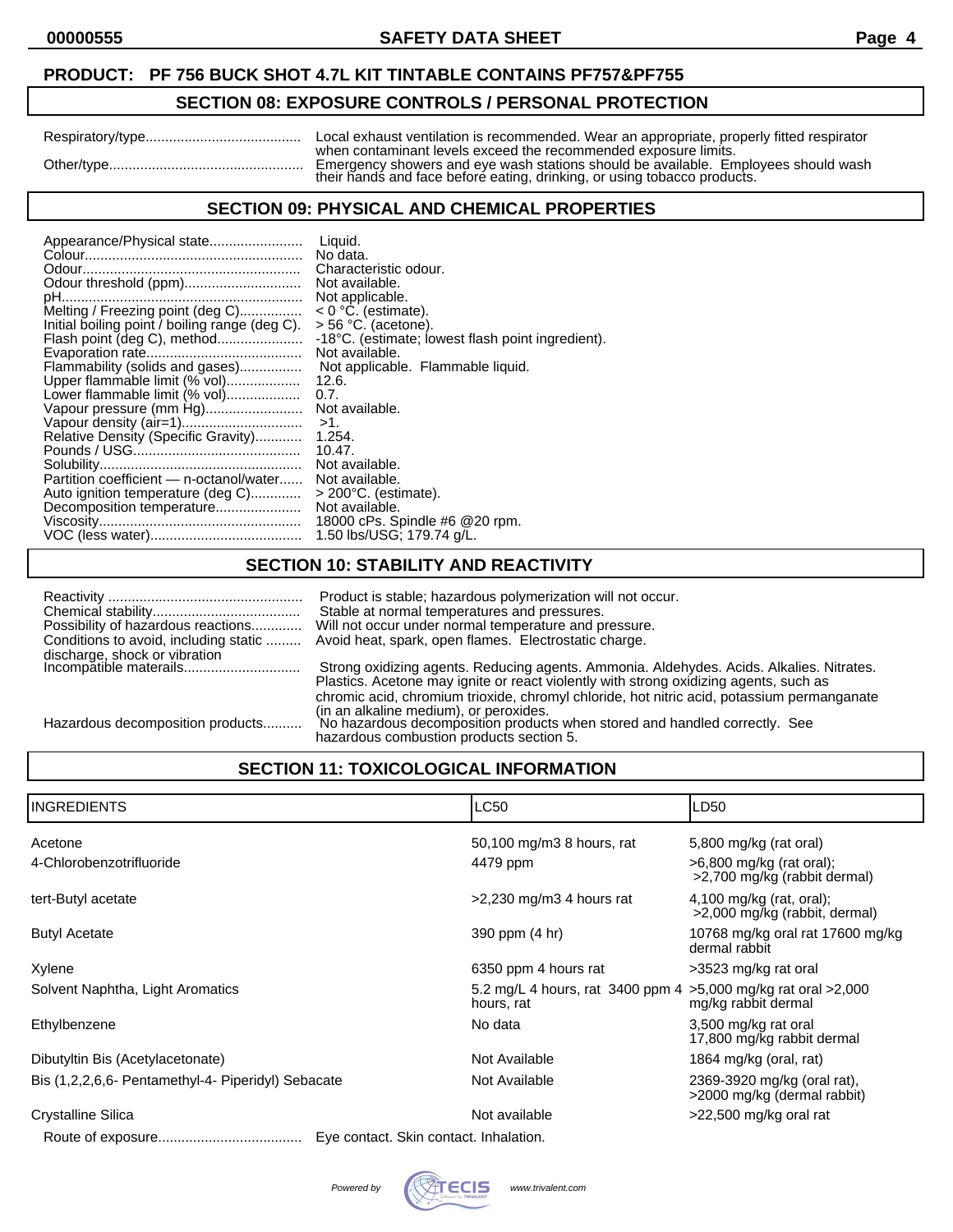### **SECTION 11: TOXICOLOGICAL INFORMATION**

| Symptoms related to the physical, chemical |                                                                                                                                                                                                                                                                                                                                                |
|--------------------------------------------|------------------------------------------------------------------------------------------------------------------------------------------------------------------------------------------------------------------------------------------------------------------------------------------------------------------------------------------------|
| and toxicological characteristics          |                                                                                                                                                                                                                                                                                                                                                |
| Effects of acute exposure                  | Hazardous in contact with skin, by ingestion, and by inhalation. The aromatic hydrocarbon<br>solvents in this product can be irritating to the eyes, nose and throat. In high concentration,                                                                                                                                                   |
|                                            | they may cause central nervous system depression and narcosis characterized by nausea.<br>lightheadedness and dizziness from overexposure by inhalation. Irritating to eyes, skin and<br>respiratory system. May cause sensitization by skin contact.                                                                                          |
|                                            | Breathing high concentrations of vapour may cause anesthetic effects and serious health<br>effects. Intentional misuse by deliberately concentrating and inhaling this product may be                                                                                                                                                          |
|                                            | harmful or fatal. May cause skin defatting and dermatitis.                                                                                                                                                                                                                                                                                     |
| Sensitizing capability of material         | May cause sensitization by skin contact.                                                                                                                                                                                                                                                                                                       |
|                                            | Quartz (Crystalline Silica) is listed by IARC in Group 1 as a carcinogen. Ethylbenzene is<br>classified as an A3 known animal carcinogen.                                                                                                                                                                                                      |
|                                            | High level exposure to Xylene in some animal studies have been reported to cause health<br>effects on the developing embryo/fetus. The relevance of this to humans is not known.<br>Chronic exposure to Ethylbenzene has been associated with reproductive effects among<br>women. Dibutyltin bis(acetylacetonate); May cause adverse effects. |
|                                            | Dibutyltin Bis (Acetylacetonate): Suspected of causing genetic defects.                                                                                                                                                                                                                                                                        |
| Specific Target Organ Toxicity             | May cause drowsiness or dizziness. May cause respiratory irritation. Causes damage to<br>organs through prolonged or repeated exposure.                                                                                                                                                                                                        |

#### **SECTION 12: ECOLOGICAL INFORMATION**

|                               | Pro |
|-------------------------------|-----|
| Persistence and degradability | Pro |
| Bioaccumulative potential     | Pro |
|                               | Pro |
|                               | Do  |

duct data not available. duct data not available. duct data not available. duct data not available. not allow to enter waters, waste water or soil.

#### **SECTION 13: DISPOSAL CONSIDERATIONS**

and methods of disposal, including any<br>contaminated packaging

Information on safe handling for disposal . Dispose of waste in accordance with all applicable Federal, Provincial/State and local and methods of disposal, including any regulations. Empty containers must be handled with care due to product residue.

#### **SECTION 14: TRANSPORT INFORMATION**

|                              | limited quantity exemption when packaged in containers less than 5 Litres.<br>Gallons). Refer to 49CRF 172.101 for additional non-bulk packaging requirements.                                                    |
|------------------------------|-------------------------------------------------------------------------------------------------------------------------------------------------------------------------------------------------------------------|
|                              | UN1139 - COATING SOLUTION - Class 3 - Packing Group II . Limited Quantity. Do not                                                                                                                                 |
| IMDG Classification (Marine) | ship by air without checking appropriate IATA regulations.<br>UN1139 - COATING SOLUTION - Class 3 - Packing Group II - EmS: F-E S-E. Limited<br>Quantity. Check IMDG regulations for limited quantity exemptions. |
|                              | Potential marine pollutant.                                                                                                                                                                                       |
|                              | In accordance with Part 2.2.1 of the Transportation of Dangerous Goods Regulations (July<br>2, 2014) - we certify that classification of this product is correct                                                  |

#### **SECTION 15: REGULATORY INFORMATION**

| <b>SARA Title III</b>                                                                               | Contains ingredient(s) not on the DSL.<br>All components are either listed or exempt from the TSCA. .<br>This product is considered hazardous under the OSHA Hazard Communication Standard. |
|-----------------------------------------------------------------------------------------------------|---------------------------------------------------------------------------------------------------------------------------------------------------------------------------------------------|
| Section 302 - extremely hazardous  None.                                                            |                                                                                                                                                                                             |
| substances<br>Section 311/312 - hazard categories<br>EPA hazardous air pollutants (HAPS)<br>40CFR63 | Immediate health, delayed health, fire hazard.<br>Ethylbenzene. Xylene.<br>Ethylbenzene. Toluene. Xylene.                                                                                   |
|                                                                                                     |                                                                                                                                                                                             |

(Toluene). \*\*\* ! WARNING: This product can expose you to chemicals including [see below], which are known to the State of California to cause cancer . (Ethyl benzene). (Silica, crystalline (airborne particles of respirable size). For more information, go to www.P65Warnings.ca.gov.

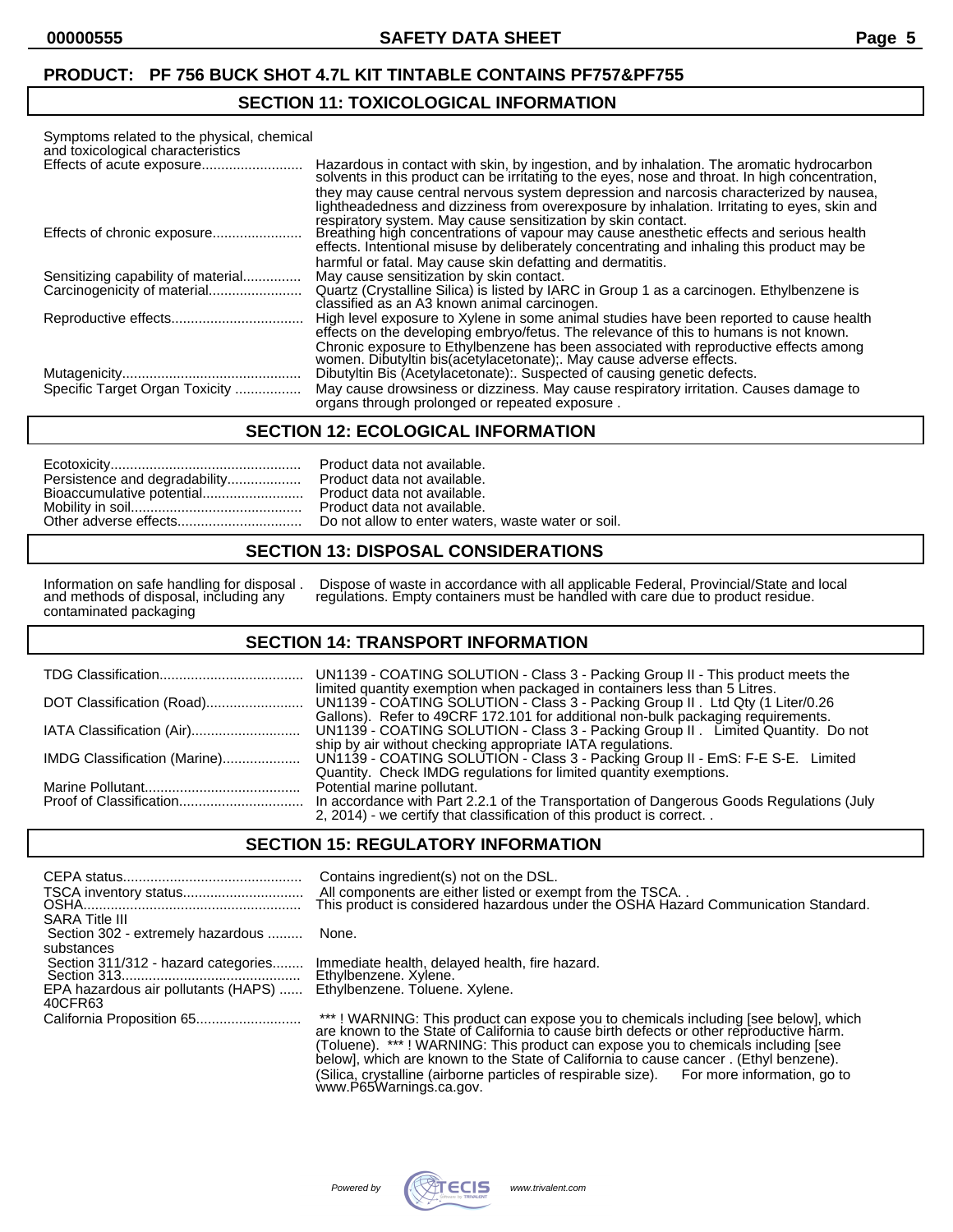## **SECTION 16: OTHER INFORMATION**

|                                                         | REGULATORY AFFAIRS. Trivalent Data Systems Ltd.<br>www.trivalent.com.<br>(800) 387-7981.<br>DISCLAIMER: All information appearing herein is based upon data obtained from<br>experience and recognized technical sources. To the best of our knowledge, it is believed<br>to be correct as of the date of issue but we make no representations as to its accuracy or<br>sufficiency and do not suggest or guarantee that any hazards listed herein are the only<br>ones which exist. The hazard information contained herein is offered solely for the<br>consideration of the user, subject to his own investigation and verification of compliance<br>with applicable regulations, including the safe use of the product under every foreseeable<br>condition. The information relates only to the product designated herein, and does not<br>relate to its use in combination with any other material or in any other process. |
|---------------------------------------------------------|-----------------------------------------------------------------------------------------------------------------------------------------------------------------------------------------------------------------------------------------------------------------------------------------------------------------------------------------------------------------------------------------------------------------------------------------------------------------------------------------------------------------------------------------------------------------------------------------------------------------------------------------------------------------------------------------------------------------------------------------------------------------------------------------------------------------------------------------------------------------------------------------------------------------------------------|
| Date of the latest revision of the safety<br>data sheet | 2021-01-29                                                                                                                                                                                                                                                                                                                                                                                                                                                                                                                                                                                                                                                                                                                                                                                                                                                                                                                        |

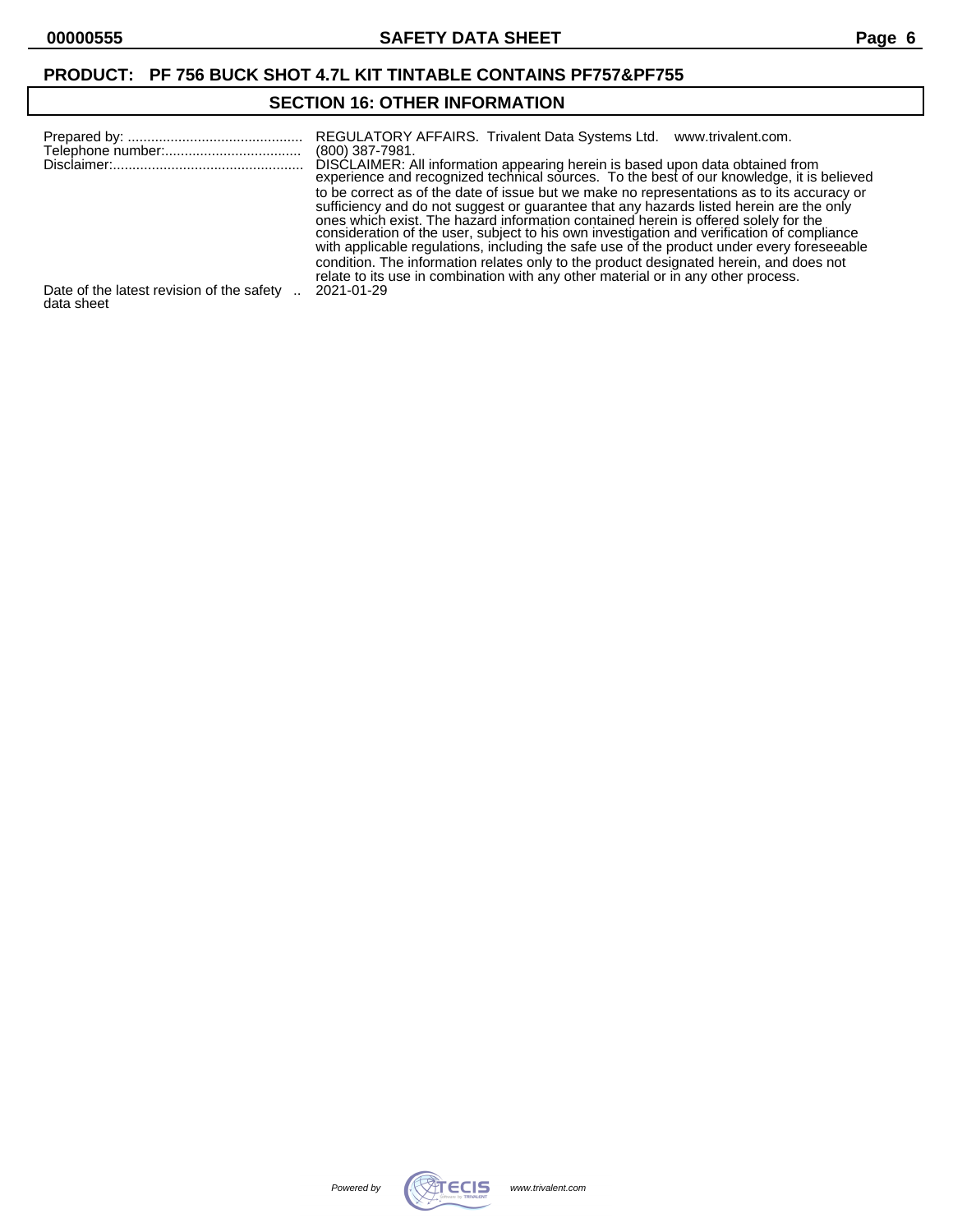**PR** 

## **00000551 SAFETY DATA SHEET Page 1**

Pro Form Products Ltd. 604 McGeachie Drive Milton, Ontario, L9T 3Y5 Canada 905-878-4990

## **PRODUCT: PF 755 BUCK SHOT TRUCK BED COATING PART B 40oz**

**FORM.** 

### **SECTION 01: IDENTIFICATION**

|                                                | 604 McGeachie Drive<br>Milton, Ontario L9T3Y5<br>Tel (905) 878-4990 Fax (905) 878-1189                                        |
|------------------------------------------------|-------------------------------------------------------------------------------------------------------------------------------|
|                                                | PF 755 BUCK SHOT TRUCK BED COATING PART B 40oz                                                                                |
| Recommended use and restrictions on  Coatings. |                                                                                                                               |
| use                                            |                                                                                                                               |
|                                                |                                                                                                                               |
|                                                |                                                                                                                               |
|                                                | H: $2^*$ F: 4 R: 0.                                                                                                           |
|                                                | IN THE UNITED STATES CALL CHEMTREC 1-800-424-9300.<br>** For medical emergencies contact your local poison control centre **. |

#### **SECTION 02: HAZARD IDENTIFICATION**



| DANGER.<br>Flammable Liquid 2. Skin Sensitizer - Category 1. Acute Toxicity (Inhalation) -<br>Category 4. Specific Target Organ Toxicity - Single Exposure - Category 3. (narcotic                                                                                                                                                                                                                                                                                                                                                                                                                   |
|------------------------------------------------------------------------------------------------------------------------------------------------------------------------------------------------------------------------------------------------------------------------------------------------------------------------------------------------------------------------------------------------------------------------------------------------------------------------------------------------------------------------------------------------------------------------------------------------------|
| effects). (respiratory system).<br>H225 Highly flammable liquid and vapour. H317 May cause an allergic skin reaction. H332<br>Harmful if inhaled. H335 May cause respiratory irritation. H336 May cause drowsiness or                                                                                                                                                                                                                                                                                                                                                                                |
| dizziness.<br>P210 Keep away from heat, sparks, open flames and hot surfaces. No smoking. P233<br>Keep container tightly closed. P240 Ground and bond container and receiving equipment.<br>P241 Use explosion proof equipment. P242 Use only non-sparking tools. P243 Take<br>precautionary measures against static discharge. P261 Avoid breathing mists, vapours and<br>sprays. P271 Use only outdoors or in a well ventilated area. P272 Contaminated work<br>clothing should not be allowed out of the workplace. P280 Wear protective gloves and eye<br>protection.                            |
| P370 + P378 In case of fire - use dry chemical powder, CO2 or foam to extinguish. P303 +<br>P361 + P353 If on skin or in hair: take off all contaminated clothing immediately. Rinse<br>thoroughly with water and use safety shower . P302 + P352 - If on skin: wash with plenty of<br>water. P362 + P364 - Take off contaminated clothing and wash before reuse. P333 + P313<br>If skin irritation or rash occurs, get medical advice/attention. P304 + P340 - If inhaled<br>remove person to fresh air and keep comfortable for breathing. P312 Call a POISON<br>CENTER/doctor if you feel unwell. |
| P233 Keep container tightly closed. P403 + P235 Store in well ventilated area. Keep cool.<br>P405 Store locked up.                                                                                                                                                                                                                                                                                                                                                                                                                                                                                   |
| P501 Dispose all unused, waste or empty containers in accordance with local regulations.<br>This product mixture has been classified based on its ingredients.                                                                                                                                                                                                                                                                                                                                                                                                                                       |

## **SECTION 03: COMPOSITION / INFORMATION ON INGREDIENTS**

| ICHEMICAL NAME AND SYNONYMS | CAS#       | IWT. % |
|-----------------------------|------------|--------|
| tert-Butyl acetate          | 540-88-5   | 40-70  |
| Homopolymer of HDI          | 28182-81-2 | 15-40  |

<<The actual concentration(s) withheld as a trade secret>> .

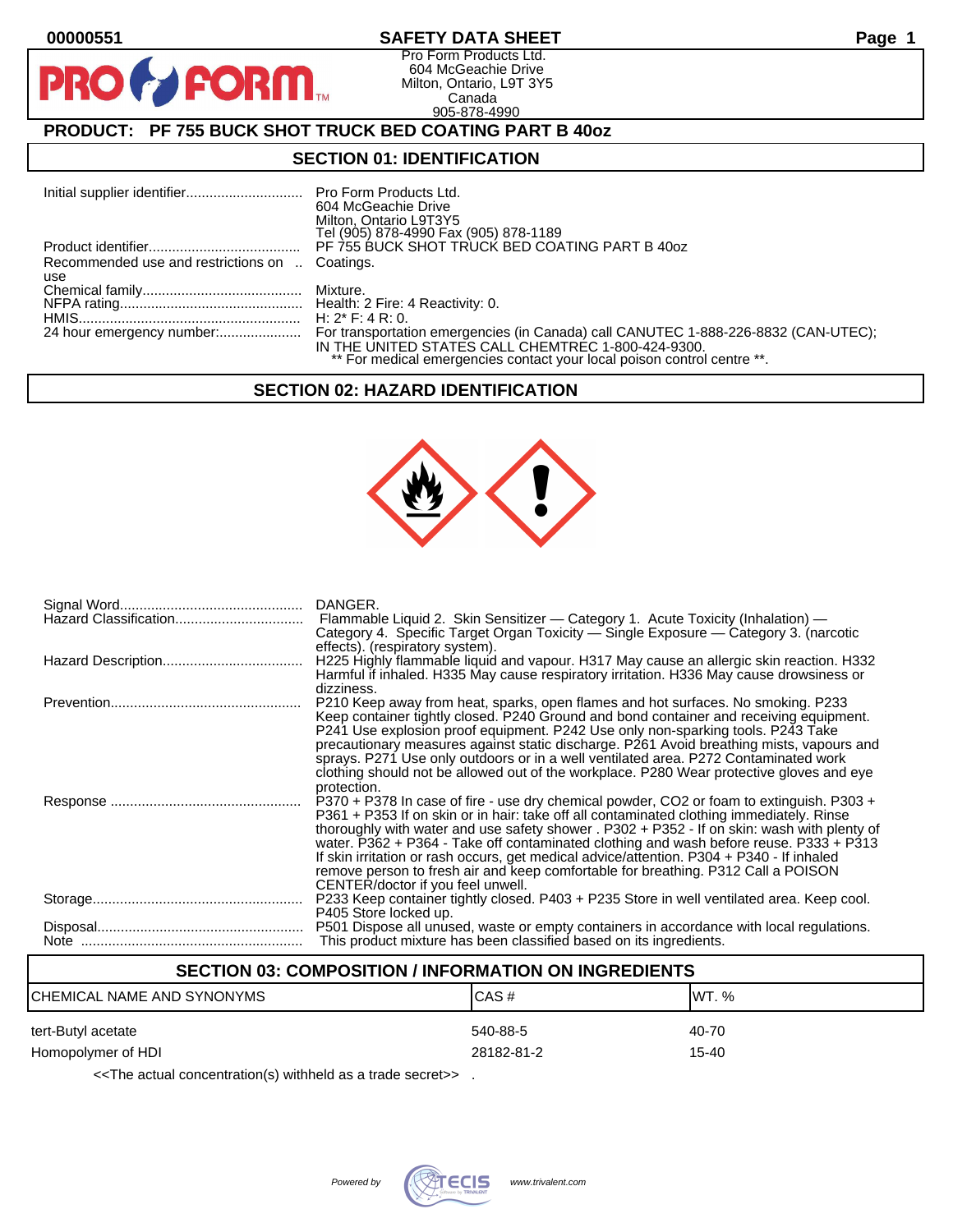## **SECTION 04: FIRST-AID MEASURES**

|                                                                  | Immediately remove all contaminated clothing, flush skin with water for at least 15 minutes.<br>Wash clothing before reuse. If irritation persists, seek medical attention.                                                                                                                                                                                                                                                                                                 |
|------------------------------------------------------------------|-----------------------------------------------------------------------------------------------------------------------------------------------------------------------------------------------------------------------------------------------------------------------------------------------------------------------------------------------------------------------------------------------------------------------------------------------------------------------------|
|                                                                  | In case of contact, immediately flush eyes, keeping eyelids open, with plenty of water for at<br>least 15 minutes. Check for and remove any contact lenses, if safe and easy to do so.                                                                                                                                                                                                                                                                                      |
|                                                                  | If inhaled, remove to fresh air. If not breathing, give artificial respiration. If breathing is<br>difficult, give oxygen, obtain medical attention.                                                                                                                                                                                                                                                                                                                        |
|                                                                  | Immediately call a physician. Drink plenty of water. Never give anything by mouth to an<br>unconscious person. This product could cause chemical pneumonitis through aspiration of<br>the product into the lungs following accidental ingestion. If spontaneous vomiting occurs                                                                                                                                                                                             |
| Most important symptoms and effects,<br>whether acute or delayed | have victim lean forward with head down to prevent aspiration of fluid into the lungs.<br>May cause eye irritation. May cause mild skin irritation. Can cause skin sensitization. Can<br>cause central nervous system depression. High vapour concentrations may be irritating to<br>the respiratory tract. Vapors have a narcotic effect and may cause headache, fatigue,<br>dizziness and nausea. Symptoms may include abdominal pain, nausea, vomiting, and<br>diarrhea. |
|                                                                  | In the event of an incident involving this product ensure that medical authorities are provided a copy of this safety data sheet. An individual having a skin or pulmonary<br>sensitization reaction to this material should be removed from exposure to any isocyanate.<br>In all cases, if irritation persists seek medical attention.                                                                                                                                    |

#### **SECTION 05: FIRE-FIGHTING MEASURES**

| Suitable and unsuitable extinguishing                             | Carbon dioxide, dry chemical, foam. In cases of larger fires, water spray should be used.                                                                                                                                                                                                                                     |
|-------------------------------------------------------------------|-------------------------------------------------------------------------------------------------------------------------------------------------------------------------------------------------------------------------------------------------------------------------------------------------------------------------------|
| media                                                             | Do not use water in a jet.                                                                                                                                                                                                                                                                                                    |
| Specific hazards arising from the                                 | Toxic vapours may be evolved upon exposure to heat or open flame. Thermal                                                                                                                                                                                                                                                     |
| hazardous product, such as the nature of                          | decomposition products are toxic. May include: Oxides of carbon (CO, CO2). Oxides of                                                                                                                                                                                                                                          |
| any hazardous combustion products                                 | nitrogen. Hydrogen cyanide. Isocyanates. Isocyanic acid. Under hot acidic conditions:.<br>Isobutylene. Acetic acid.                                                                                                                                                                                                           |
| Special protective equipment and<br>precautions for fire-fighters | Firefighter should be equipped with self-contained breathing apparatus and full protective<br>clothing to protect against potentially toxic and irritating fumes. Move containers from fire<br>area if this can be done without risk. Keep run-off water from entering sewers and other<br>waterways. Dike for water control. |

### **SECTION 06: ACCIDENTAL RELEASE MEASURES**

| Personal precautions, protective<br>equipment and emergency procedures | No action shall be taken involving any personal risk or without suitable training. Isolate area<br>and keep unauthorized people away. Do not walk through spilled material. Wear<br>recommended protective equipment. Ventilate. Open windows and doors to allow air<br>circulation. Dike area to prevent spreading. The use of absorbent socks or spill pillows<br>may be required. Stop leak if safe to do so. Prevent runoff into drains, sewers, and other<br>waterways. Take precautions against static discharge. Use non-sparking tools and<br>equipment to pick up the spilled material.                                                               |
|------------------------------------------------------------------------|----------------------------------------------------------------------------------------------------------------------------------------------------------------------------------------------------------------------------------------------------------------------------------------------------------------------------------------------------------------------------------------------------------------------------------------------------------------------------------------------------------------------------------------------------------------------------------------------------------------------------------------------------------------|
| Methods and materials for containment<br>and cleaning up               |                                                                                                                                                                                                                                                                                                                                                                                                                                                                                                                                                                                                                                                                |
|                                                                        | Evacuate all non-essential personnel. Avoid breathing vapours and skin contact. Remove<br>sources of ignition if combustible or flammable vapours may be present and ventilate area.<br>Dike area to prevent spreading. Prevent runoff into drains, sewers, and other waterways.<br>Absorb residual material with sand, or other absorbent material. Shovel into suitable<br>unsealed containers, transport to well-ventilated area (outside) and treat with neutralizing<br>solution: mixture of water (80%) with non-ionic surfactant Tergitol TMN-10 (20%); or water<br>(90%), concentrated ammonia (3-8%) and detergent (2%). Allow to stand for 72 hours. |

### **SECTION 07: HANDLING AND STORAGE**

| Precautions for safe handling                                   | This product must be manipulated by qualified personnel. Keep away from heat, sparks,<br>and open flame. Always adopt precautionary measures against build-up of static which<br>may arise from appliances, handling and the containers in which product is packed. Avoid<br>skin and eye contact. Avoid prolonged or repeated skin contact. Avoid breathing vapours or<br>mist. Use adequate ventilation. Handle and open container with care. Employees should<br>wash hands and face before eating or drinking. Warning properties (irritation of the eyes,<br>nose and throat or odour) are not adequate to prevent chronic overexposure from<br>inhalation. |
|-----------------------------------------------------------------|------------------------------------------------------------------------------------------------------------------------------------------------------------------------------------------------------------------------------------------------------------------------------------------------------------------------------------------------------------------------------------------------------------------------------------------------------------------------------------------------------------------------------------------------------------------------------------------------------------------------------------------------------------------|
| Conditions for safe storage, including any<br>incompatibilities | Store in tightly closed containers to prevent moisture contamination. Attacks some types of<br>rubber, plastics and coatings. Avoid: Water, Amines, Strong bases, Alcohols, Copper<br>alloys. Do not store above 50 deg C.                                                                                                                                                                                                                                                                                                                                                                                                                                       |



Decontaminate floor with decontaminate solution letting stand for at least 15 minutes.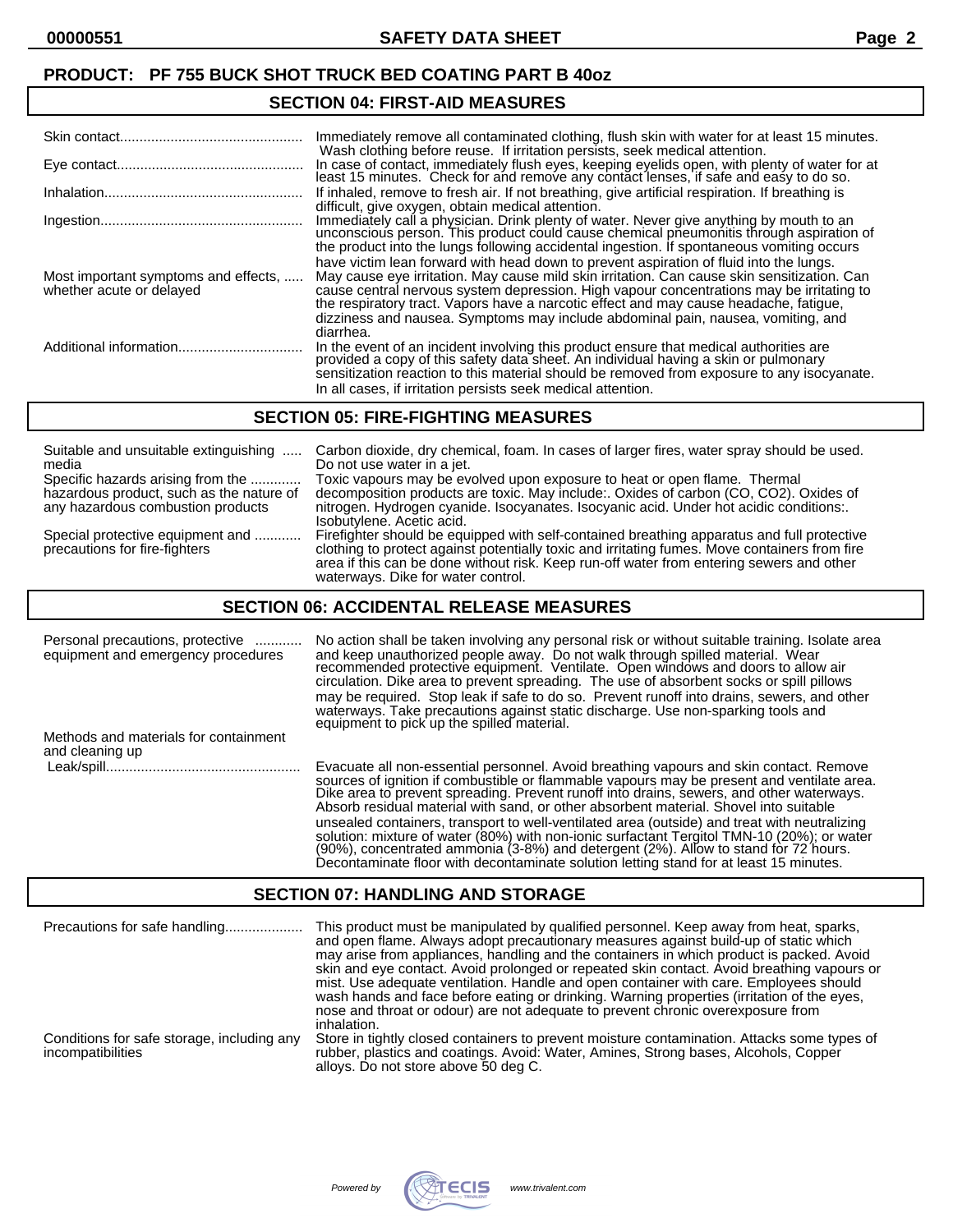## **SECTION 08: EXPOSURE CONTROLS / PERSONAL PROTECTION**

| <b>INGREDIENTS</b>                                                                                                                                                                                                                          | TWA        | <b>ACGIH TLV</b><br><b>STEL</b>                                                                                                                                                                                                                                                                                                  | IPEL             | <b>OSHA PEL</b><br><b>STEL</b> | <b>NIOSH</b><br>REL |
|---------------------------------------------------------------------------------------------------------------------------------------------------------------------------------------------------------------------------------------------|------------|----------------------------------------------------------------------------------------------------------------------------------------------------------------------------------------------------------------------------------------------------------------------------------------------------------------------------------|------------------|--------------------------------|---------------------|
| tert-Butyl acetate                                                                                                                                                                                                                          | $200$ ppm  | Not established                                                                                                                                                                                                                                                                                                                  | $200$ ppm        | Not established                | $200$ ppm           |
|                                                                                                                                                                                                                                             |            | CA ON: 50ppm (TWA), 150ppm (STEL)                                                                                                                                                                                                                                                                                                |                  |                                |                     |
| Homopolymer of HDI                                                                                                                                                                                                                          | 5 mg/m $3$ | Not established                                                                                                                                                                                                                                                                                                                  | $5 \text{ mg/m}$ | Not established                | $5 \text{ mg/m}$ 3  |
|                                                                                                                                                                                                                                             |            | Supplier: 0.5 mg/m3 (TWA)                                                                                                                                                                                                                                                                                                        |                  |                                |                     |
| Appropriate engineering controls                                                                                                                                                                                                            |            | Local exhaust at points of emission. Ventilation system must be designed vapor and                                                                                                                                                                                                                                               |                  |                                |                     |
| Personal Protective Equipment                                                                                                                                                                                                               |            | explosion proof for handling solvent vapors.                                                                                                                                                                                                                                                                                     |                  |                                |                     |
|                                                                                                                                                                                                                                             |            | Wear skin protection equipment. The selection of skin protection equipment depends on<br>the nature of the work to be performed. The following gloves are recommended: Butyl                                                                                                                                                     |                  |                                |                     |
| rubber gloves. Contact glove supplier for recommendations.<br>Splash proof chemical goggles or 8" face shield. Contact lenses should not be worn when<br>working with this chemical.                                                        |            |                                                                                                                                                                                                                                                                                                                                  |                  |                                |                     |
|                                                                                                                                                                                                                                             |            | Avoid breathing vapours. Whenever concentrations of isocyanates exceed the exposure<br>limit or are not known, respiratory protection must be worn. For operations where inhalation<br>exposure can occur, a NIOSH-approved respirator may be necessary. Use air-purifying<br>particulate / organic vapour cartridge respirator. |                  |                                |                     |
| Wear adequate protective clothes.<br>Safety boots per local regulations.<br>Eyewash fountain. Emergency shower should be in close proximity. Employees should wash their hands and face before eating, drinking, or using tobacco products. |            |                                                                                                                                                                                                                                                                                                                                  |                  |                                |                     |

## **SECTION 09: PHYSICAL AND CHEMICAL PROPERTIES**

| Appearance/Physical state<br>Odour threshold (ppm)<br>Melting / Freezing point (deg C)<br>Initial boiling point / boiling range (deg C).<br>Flash point (deg C), method<br>Flammability (solids and gases)<br>Upper flammable limit (% vol)<br>Lower flammable limit (% vol)<br>Vapour pressure (mm Hg)<br>Vapour density (air=1)<br>Relative Density (Specific Gravity) | Liauid.<br>Light yellow.<br>Slight. Camphor-like.<br>Not available.<br>Not applicable.<br>$-20.$<br>$>98$ °C.<br>4 °C. (estimate; lowest flash point ingredient).<br>Not available.<br>Not applicable. Flammable liquid.<br>6.9.<br>1.2.<br>$< 41.5$ mmHq.<br>Not available.<br>0.952.<br>7.95. |
|--------------------------------------------------------------------------------------------------------------------------------------------------------------------------------------------------------------------------------------------------------------------------------------------------------------------------------------------------------------------------|-------------------------------------------------------------------------------------------------------------------------------------------------------------------------------------------------------------------------------------------------------------------------------------------------|
|                                                                                                                                                                                                                                                                                                                                                                          |                                                                                                                                                                                                                                                                                                 |
|                                                                                                                                                                                                                                                                                                                                                                          |                                                                                                                                                                                                                                                                                                 |
|                                                                                                                                                                                                                                                                                                                                                                          |                                                                                                                                                                                                                                                                                                 |
|                                                                                                                                                                                                                                                                                                                                                                          | Insoluble.                                                                                                                                                                                                                                                                                      |
| Partition coefficient - n-octanol/water<br>Auto ignition temperature (deg C)                                                                                                                                                                                                                                                                                             | Not available.<br>>460°C.                                                                                                                                                                                                                                                                       |
| Decomposition temperature                                                                                                                                                                                                                                                                                                                                                | Not available.                                                                                                                                                                                                                                                                                  |
|                                                                                                                                                                                                                                                                                                                                                                          | 14 sec Zahn #2.<br>0.0.                                                                                                                                                                                                                                                                         |
|                                                                                                                                                                                                                                                                                                                                                                          | 0.0.                                                                                                                                                                                                                                                                                            |

## **SECTION 10: STABILITY AND REACTIVITY**

|                                                                        | Contact with moisture, other materials that react with isocyanates, or temperatures above<br>177 C, may cause polymerization.                                                        |
|------------------------------------------------------------------------|--------------------------------------------------------------------------------------------------------------------------------------------------------------------------------------|
|                                                                        | Stable at normal temperatures and pressures.                                                                                                                                         |
| Possibility of hazardous reactions                                     | Contact with moisture or other materials that react with isocyanates may cause<br>polymerization. Temperatures above 177 C.                                                          |
| Conditions to avoid, including static<br>discharge, shock or vibration | Avoid heat, spark, open flames. Electrostatic charge.                                                                                                                                |
|                                                                        | Water, Amines, Strong bases, Alcohols, Copper alloys. Strong oxidizing agents. Acids.<br>Alkalies. Nitrates. Plastics.                                                               |
| Hazardous decomposition products                                       | No hazardous decomposition products when stored and handled correctly. Under hot<br>acidic conditions:. Isobutylene and acetic acid. See hazardous combustion products<br>section 5. |

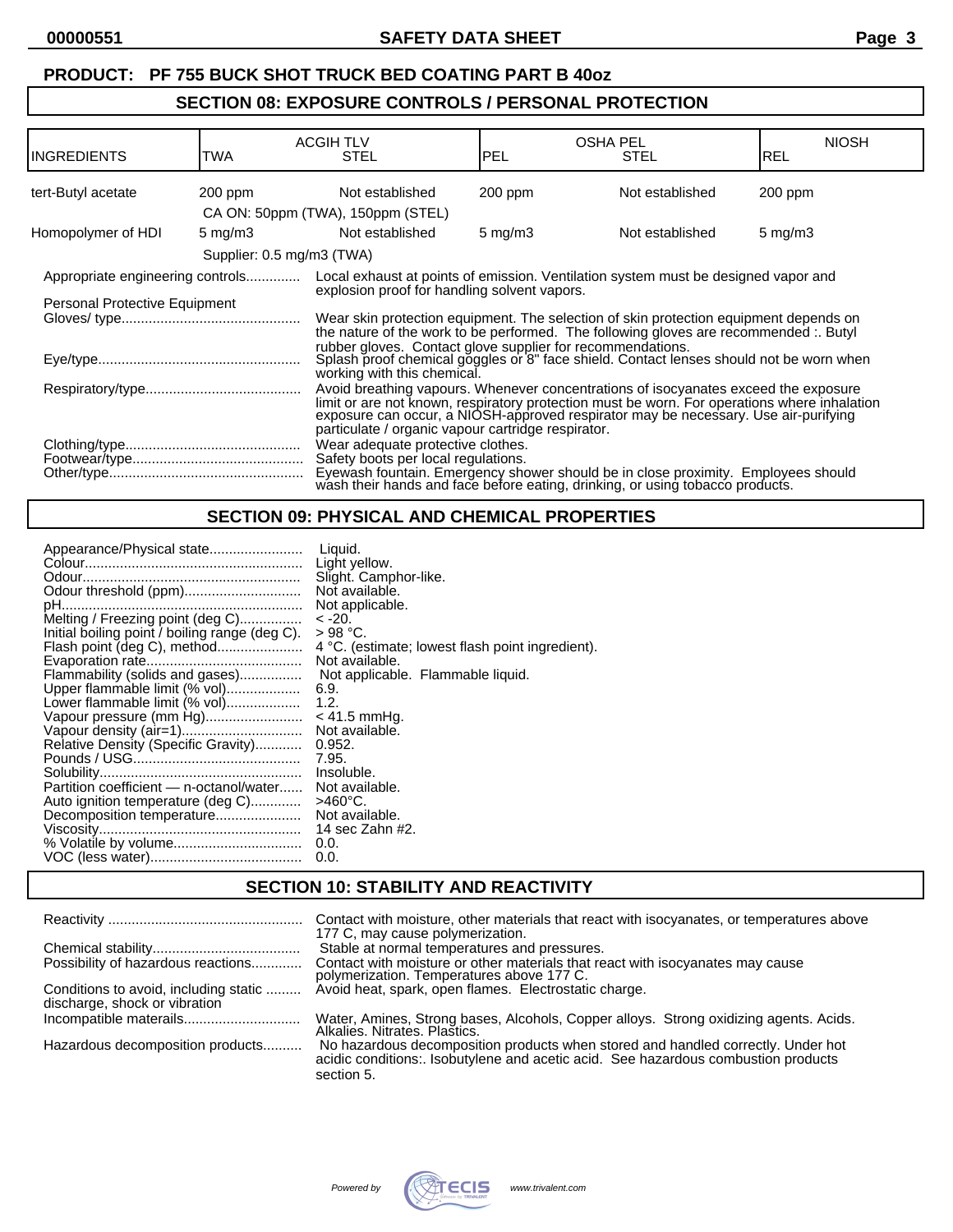### **SECTION 11: TOXICOLOGICAL INFORMATION**

| <b>INGREDIENTS</b>                                                              | <b>LC50</b>                                                                                                                                                                                                                                                                                                                                                                                                                                                                                                                                                                                                                                                                                                                                                                                                                                                                                                                     | LD50                                                           |
|---------------------------------------------------------------------------------|---------------------------------------------------------------------------------------------------------------------------------------------------------------------------------------------------------------------------------------------------------------------------------------------------------------------------------------------------------------------------------------------------------------------------------------------------------------------------------------------------------------------------------------------------------------------------------------------------------------------------------------------------------------------------------------------------------------------------------------------------------------------------------------------------------------------------------------------------------------------------------------------------------------------------------|----------------------------------------------------------------|
| tert-Butyl acetate                                                              | $>2,230$ mg/m3 4 hours rat                                                                                                                                                                                                                                                                                                                                                                                                                                                                                                                                                                                                                                                                                                                                                                                                                                                                                                      | $4,100$ mg/kg (rat, oral);<br>>2,000 mg/kg (rabbit, dermal)    |
| Homopolymer of HDI                                                              | 390-453 mg/m3 rat 4 hours                                                                                                                                                                                                                                                                                                                                                                                                                                                                                                                                                                                                                                                                                                                                                                                                                                                                                                       | $> 5,000$ mg/kg (rat, oral);<br>> 5,000 mg/kg (rabbit, dermal) |
| Symptoms related to the physical, chemical<br>and toxicological characteristics | Eye contact. Skin contact. Inhalation.                                                                                                                                                                                                                                                                                                                                                                                                                                                                                                                                                                                                                                                                                                                                                                                                                                                                                          |                                                                |
|                                                                                 | May cause skin irritation. Can cause reddening, itching, and swelling. Persons previously sensitized can experience allergic reaction with symptoms of reddening, itching, swelling<br>and rash. Prolonged contact may cause defatting of tissue.                                                                                                                                                                                                                                                                                                                                                                                                                                                                                                                                                                                                                                                                               |                                                                |
|                                                                                 | Product liquid, aerosols or vapours are irritating. Damage is usually reversible. Can cause                                                                                                                                                                                                                                                                                                                                                                                                                                                                                                                                                                                                                                                                                                                                                                                                                                     |                                                                |
|                                                                                 | corneal damage. Can cause tearing, reddening and swelling.<br>Isocyanate vapour/mists at concentrations above the exposure limits can irritate (burning<br>sensation) the mucous membranes in the respiratory tract. This can cause a runny nose,<br>sore throat, coughing, chest discomfort, difficult breathing and reduced pulmonary<br>functioning. Persons with preexisting, nonspecific bronchial hyperreactivity can respond to concentrations below the exposure limit with similar symptoms as well as asthma attack.<br>Exposure well above the exposure limit may lead to bronchitis, bronchial spasm and<br>pulmonary edema. Chemical or hypersensitive pneumonitis, with flu-like symptoms has<br>also been reported. These symptoms can be delayed up to several hours after exposure.<br>Excessive inhalation of vapours can cause respiratory irritation, dizziness, headache,<br>vomiting and unconsciousness. |                                                                |
|                                                                                 | May be harmful if swallowed. May cause nausea, vomiting, and diarrhea. May cause<br>central nervous system depression.                                                                                                                                                                                                                                                                                                                                                                                                                                                                                                                                                                                                                                                                                                                                                                                                          |                                                                |
| Effects of chronic exposure                                                     | As a result of previous repeated overexposure or a single large dose, certain individuals develop sensitization which will cause them to react to a later exposure to product at levels<br>well below the exposure limit. Prolonged or repeated skin contact may result in dry,<br>defatted and cracked skin, causing increased susceptibility to infection.                                                                                                                                                                                                                                                                                                                                                                                                                                                                                                                                                                    |                                                                |
| Sensitizing capability of material<br>Carcinogenicity of material               | May cause sensitization by skin contact.<br>None of the components present in this material at concentrations equal to or greater than<br>0.1% are listed by IARC, NTP, OSHA or ACGIH as a carcinogen.                                                                                                                                                                                                                                                                                                                                                                                                                                                                                                                                                                                                                                                                                                                          |                                                                |
|                                                                                 | No data on reproductive effects were found in the literature sources consulted.                                                                                                                                                                                                                                                                                                                                                                                                                                                                                                                                                                                                                                                                                                                                                                                                                                                 |                                                                |
| Specific Target Organ Toxicity                                                  | May cause drowsiness or dizziness. May cause respiratory irritation.                                                                                                                                                                                                                                                                                                                                                                                                                                                                                                                                                                                                                                                                                                                                                                                                                                                            |                                                                |

## **SECTION 12: ECOLOGICAL INFORMATION**

| Environmental |
|---------------|
|---------------|

Environmental........................................... No product data. Do not allow to enter waters, waste water or soil.

## **SECTION 13: DISPOSAL CONSIDERATIONS**

Information on safe handling for disposal . Dispose of as an industrial waste in a manner acceptable to good waste management and methods of disposal, including any practice and in accordance with applicable local, provincial/State or federal regulations. contaminated packaging Empty drums should be reconditioned by a properly licensed drum recycler.

#### **SECTION 14: TRANSPORT INFORMATION**

| UN1139 - COATING SOLUTION - Class 3 - Packing Group II - This product meets the                                                                                                                                                                 |
|-------------------------------------------------------------------------------------------------------------------------------------------------------------------------------------------------------------------------------------------------|
| limited quantity exemption when packaged in containers less than 5 Litres.                                                                                                                                                                      |
| for additional non-bulk packaging requirements.<br>UN1139 - COATING SOLUTION - Class 3 - Packing Group II. Limited Quantity. Do not                                                                                                             |
| ship by air without checking appropriate IATA regulations.<br>UN1139 - COATING SOLUTION - Class 3 - Packing Group II - EmS: F-E S-E. Limited<br>IMDG Classification (Marine)                                                                    |
| Quantity. Check IMDG regulations for limited quantity exemptions.<br>No.<br>In accordance with Part 2.2.1 of the Transportation of Dangerous Goods Regulations (July<br>2, 2014) - we certify that classification of this product is correct. . |
|                                                                                                                                                                                                                                                 |

## **SECTION 15: REGULATORY INFORMATION**

|                                          | All con |
|------------------------------------------|---------|
|                                          |         |
| <b>SARA Title III</b>                    |         |
| Section 302 - extremely hazardous  None. |         |
| substances                               |         |

On Domestic Substances List (DSL). All components are listed. his product is considered hazardous under the OSHA Hazard Communication Standard.